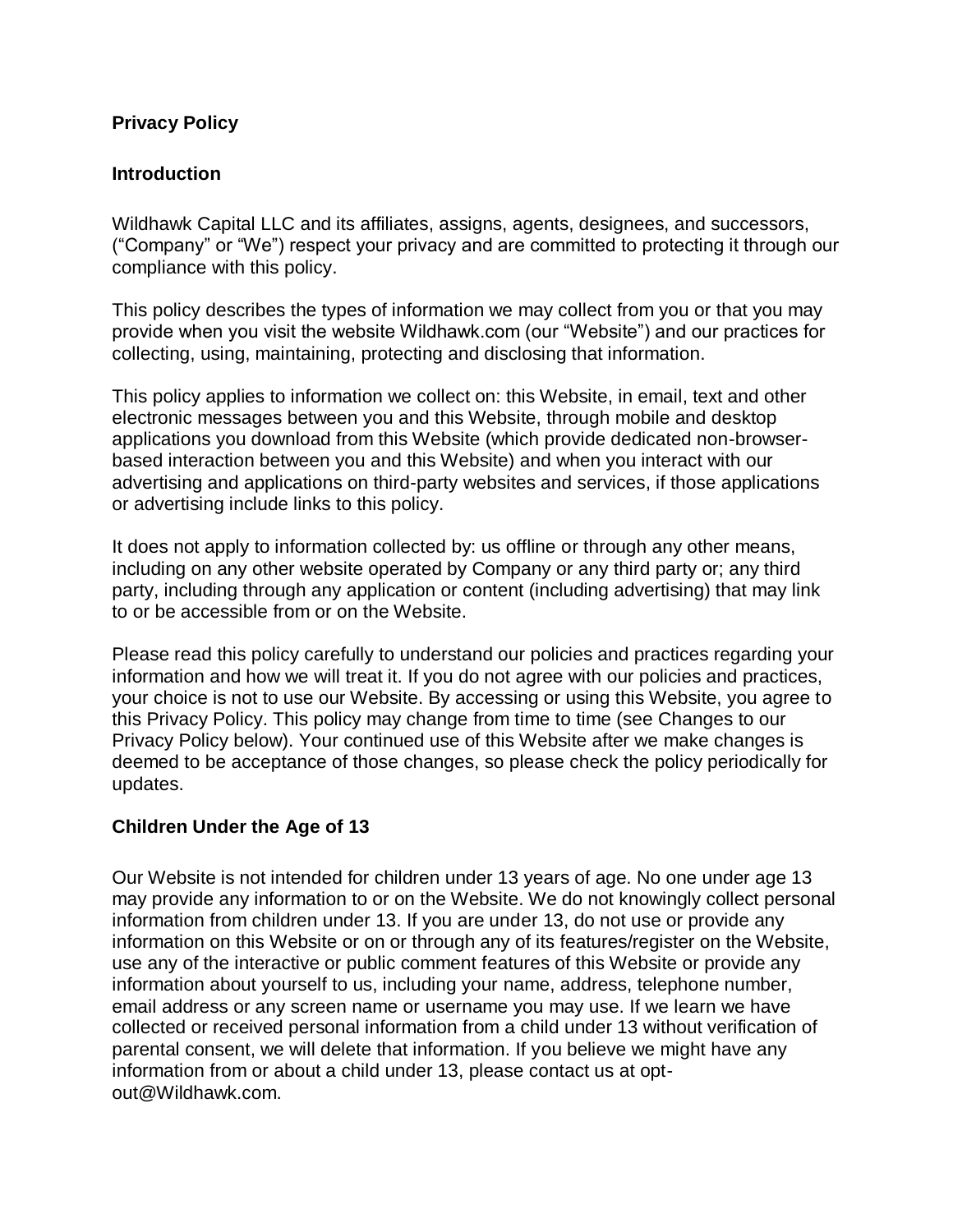# **Information We Collect About You and How We Collect It**

We collect several types of information from and about users of our Website, including information by which you may be personally identified, such as name, postal address, email address, telephone number, social security number or ANY OTHER INFORMATION THE WEBSITE COLLECTS THAT IS DEFINED AS PERSONAL OR PERSONALLY IDENTIFIABLE INFORMATION UNDER AN APPLICABLE LAW, any other identifier by which you may be contacted online or offline ("personal information"); about your internet connection, the equipment you use to access our Website and usage details.

We collect this information: directly from you when you provide it to us, automatically as you navigate through the site. Information collected automatically may include usage details, IP addresses and information collected through cookies, web beacons and other tracking technologies, and from third parties, for example, our business partners.

# **Information You Provide to Us**

The information we collect on or through our Website may include information that you provide by filling in forms on our Website. This includes information provided at the time of registering to use our Website, applying for financing, posting material, or requesting further services. We may also ask you for information when you enter a contest or promotion sponsored by us, and when you report a problem with our Website. It also includes records and copies of your correspondence including email addresses, if you contact us, your responses to surveys that we might ask you to complete for research purposes, details of transactions you carry out through our Website. You may be required to provide financial information before obtaining financing through our Website, and your search queries on the Website.

You also may provide information to be published or displayed (hereinafter, "posted") on public areas of the Website or transmitted to other users of the Website or third parties (collectively, "User Contributions"). Your User Contributions are posted on and transmitted to others at your own risk. Although we limit access to certain pages, please be aware that no security measures are perfect or impenetrable. Additionally, we cannot control the actions of other users of the Website with whom you may choose to share your User Contributions. Therefore, we cannot and do not guarantee that your User Contributions will not be viewed by unauthorized persons.

#### **Information We Collect Through Automatic Data Collection Technologies**

As you navigate through and interact with our Website, we may use automatic data collection technologies to collect certain information about your equipment, browsing actions and patterns, including: details of your visits to our Website, including traffic data, location data, logs and other communication data and the resources that you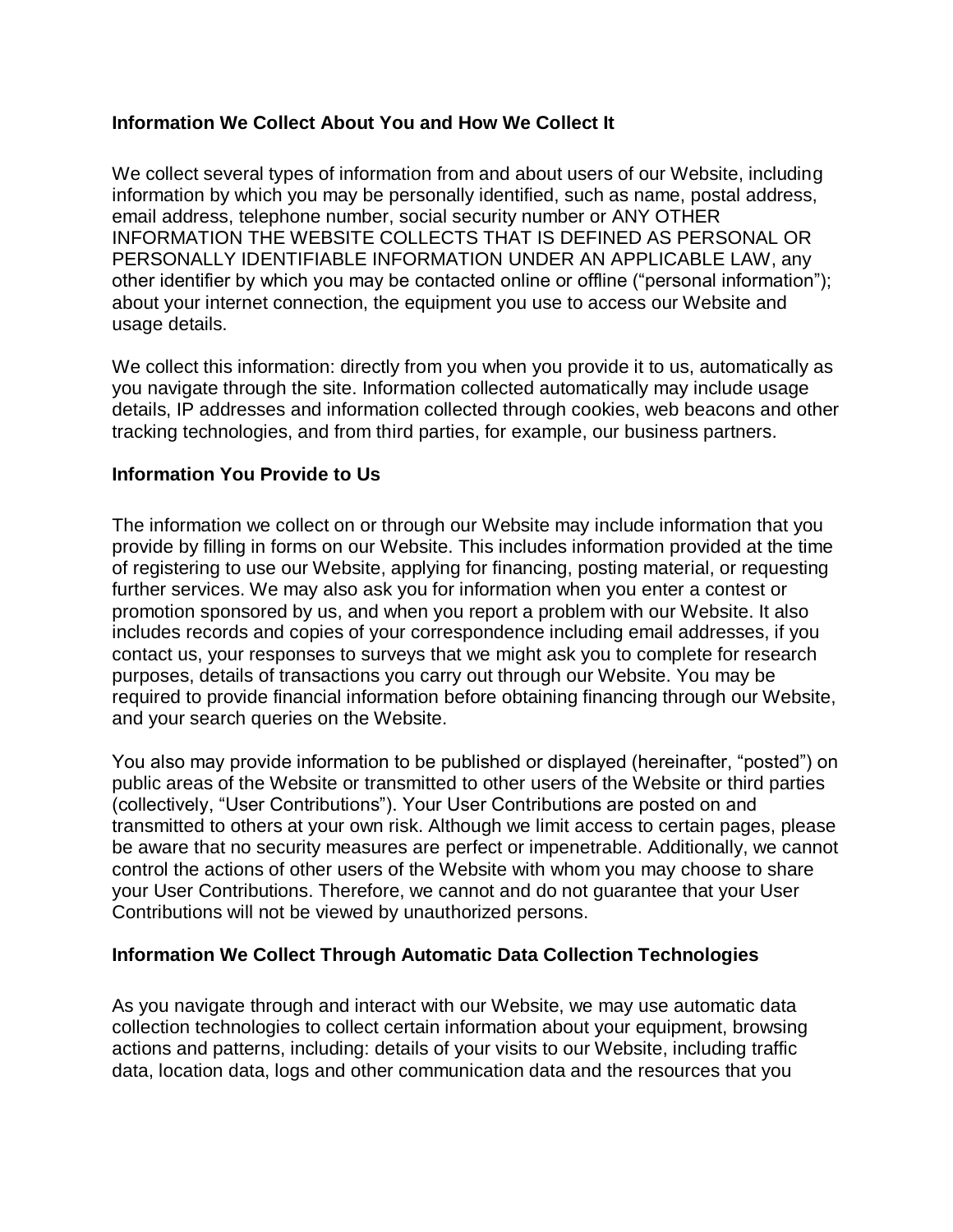access and use on the Website, and information about your computer and internet connection, including your IP address, operating system and browser type.

We also may use these technologies to collect information about your online activities over time and across third-party websites or other online services (behavioral tracking).

The information we collect automatically is statistical data and may include personal information, or we may maintain it or associate it with personal information we collect in other ways or receive from third parties. It helps us to improve our Website and to deliver a better and more personalized service, including by enabling us to: estimate our audience size and usage patterns, store information about your preferences, allowing us to customize our Website according to your individual interests, speed up your searches, and recognize you when you return to our Website.

The technologies we use for this automatic data collection may include cookies (or browser cookies). A cookie is a small file placed on the hard drive of your computer. You may refuse to accept browser cookies by activating the appropriate setting on your browser. However, if you select this setting you may be unable to access certain parts of our Website. Unless you have adjusted your browser setting so that it will refuse cookies, our system will issue cookies when you direct your browser to our Website. Technologies may also include flash Cookies. Certain features of our Website may use local stored objects (or Flash cookies) to collect and store information about your preferences and navigation to, from and on our Website. Flash cookies are not managed by the same browser settings as are used for browser cookies. Technologies may also include Web Beacons. Pages of the Website and our emails may contain small electronic files known as web beacons (also referred to as clear gifs. pixel tags and single-pixel gifs) that permit the Company, for example, to count users who have visited those pages or opened an email and for other related website statistics (for example, recording the popularity of certain website content and verifying system and server integrity).

We do not collect personal information automatically, but we may tie this information to personal information about you that we collect from other sources, or you provide to us.

#### **Third-party Use of Cookies and Other Tracking Technologies**

Some content or applications, including advertisements, on the Website are served by third parties, including advertisers, ad networks and servers, content providers and application providers. These third parties may use cookies alone or in conjunction with web beacons or other tracking technologies to collect information about you when you use our website. The information they collect may be associated with your personal information or they may collect information, including personal information, about your online activities over time and across different websites and other online services. They may use this information to provide you with interest-based (behavioral) advertising or other targeted content.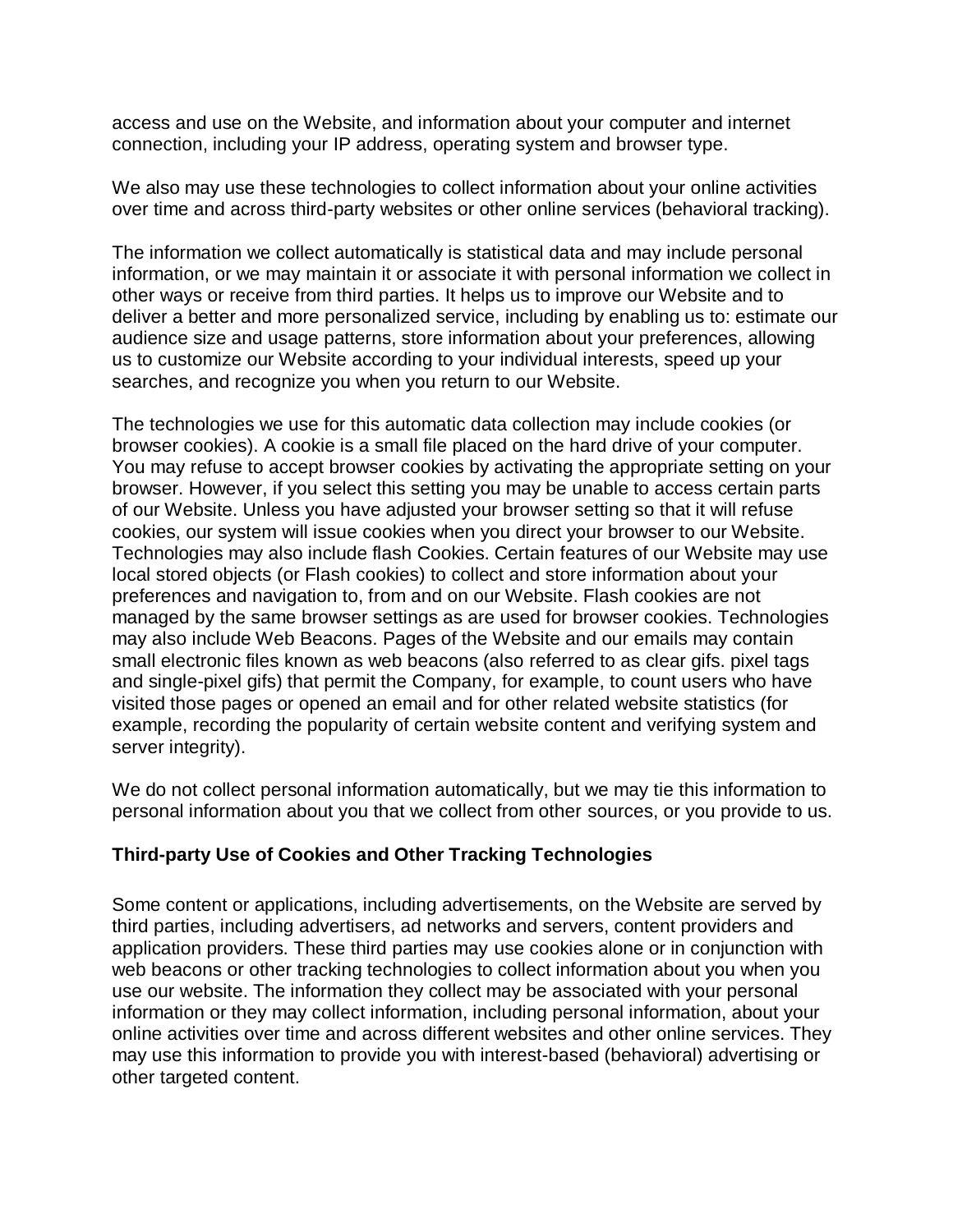We do not control these third parties' tracking technologies or how they may be used. If you have any questions about an advertisement or other targeted content, you should contact the responsible provider directly.

## **Testimonials**

We may display testimonials of satisfied customers of Wildhawk Small Business Loans on the Site in addition to other endorsements. With your consent, we may post your testimonial along with the business's name and picture. If you wish to update or delete your testimonial, you can contact us at the address at the bottom of this policy.

# **The USA Patriot Act**

# IMPORTANT INFORMATION ABOUT PROCEDURES FOR OPENING AN ACCOUNT

To help the government fight the funding of terrorism and money laundering activities, Federal law requires all financial institutions to obtain, verify, and record information that identifies each person and business that seeks a business loan.

What this means for you: When you apply for a loan, we will ask for your business name, address and Tax Identification Number (TIN). We will also ask for your name, address, date of birth, and other information that will allow us to identify you. We may also ask to see your driver's license or other identifying documents.

#### **Social Media Widgets**

The Site may include social media features, such as the Facebook "Like" button and widgets, or interactive mini programs that run on the Site. These features may collect your IP address, which page you are visiting on our website or application and may set a cookie to enable the feature to function properly. Social media features and widgets are either hosted by a third party or hosted directly on the Site. Your interactions with these features are governed by the privacy policy of the company providing it.

#### **Privacy Notice to California Residents**

#### <https://oag.ca.gov/privacy/ccpa>

Wildhawk reserves the right to change this policy from time to time to accommodate changes in technologies, laws, and user needs. In the event we modify this Privacy Policy, we will communicate these changes to you by posting them on this website and/or by notifying you via email prior to the change becoming effective in the event of any substantive or material changes. We encourage you to periodically review this page for the latest information on our privacy practices.